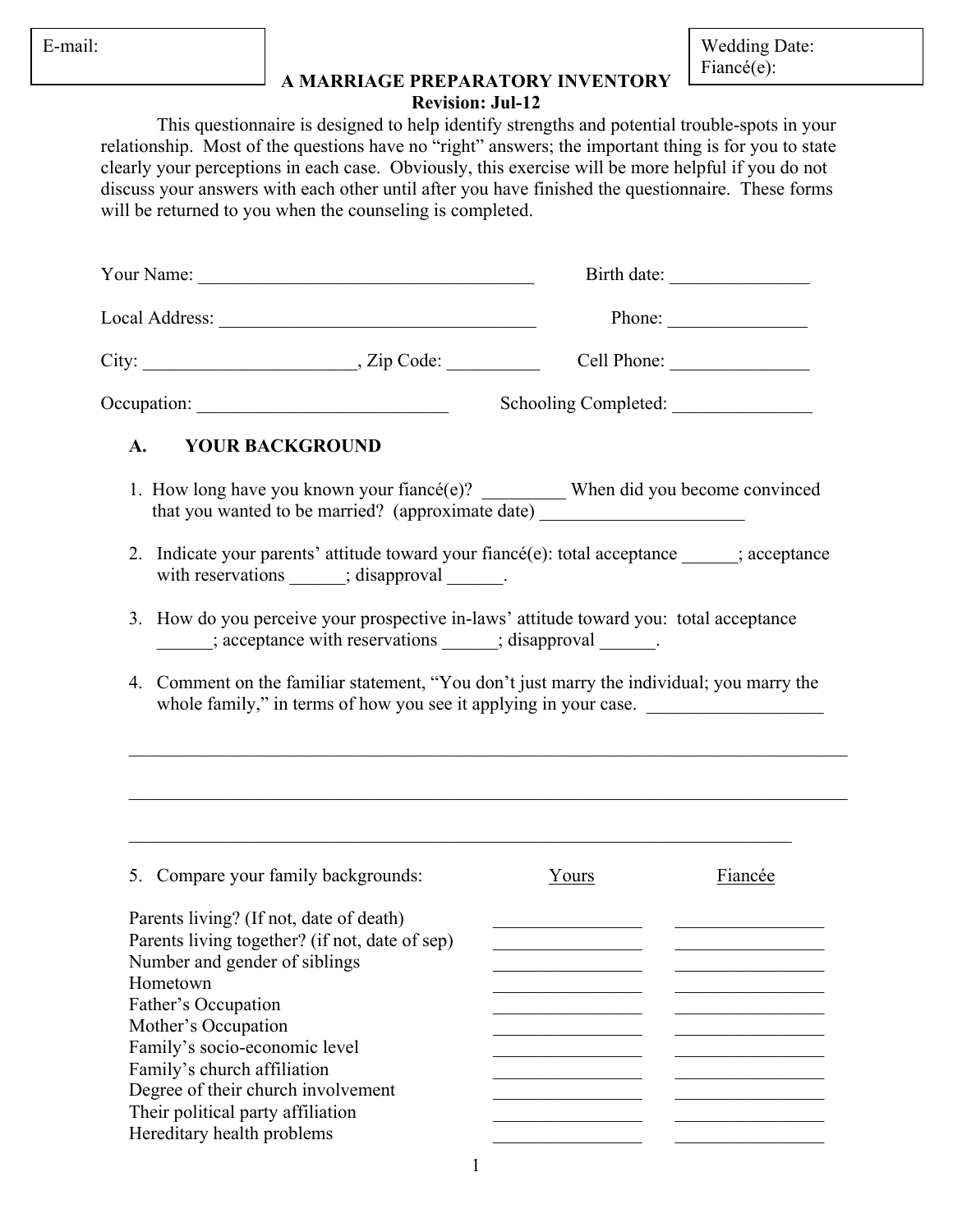- 6. Have you ever been married before? \_\_\_\_\_\_\_\_\_ \* If yes, provide on a separate sheet of paper an explanation for efforts to reconcile, reasons for divorce, and marital status of your ex-spouse.
- 7. Have you been in any other relationship which you thought would lead to marriage? If so, what happened? \_\_\_\_\_\_\_\_\_\_\_\_\_\_\_\_\_\_\_\_\_\_\_\_\_\_\_\_\_\_\_\_\_\_\_\_\_\_\_\_\_\_\_\_\_\_  $\mathcal{L}_\mathcal{L}$  , and the contribution of the contribution of the contribution of the contribution of the contribution of the contribution of the contribution of the contribution of the contribution of the contribution of 8. Describe the marriage you have observed which you most want yours to resemble:  $\_$  , and the contribution of the contribution of  $\mathcal{L}_\mathcal{A}$  , and the contribution of  $\mathcal{L}_\mathcal{A}$  $\_$  , and the set of the set of the set of the set of the set of the set of the set of the set of the set of the set of the set of the set of the set of the set of the set of the set of the set of the set of the set of th 9. List the strengths of your parents' marriage which you most want to experience in your own.  $\mathcal{L}_\mathcal{L} = \mathcal{L}_\mathcal{L} = \mathcal{L}_\mathcal{L} = \mathcal{L}_\mathcal{L} = \mathcal{L}_\mathcal{L} = \mathcal{L}_\mathcal{L} = \mathcal{L}_\mathcal{L} = \mathcal{L}_\mathcal{L} = \mathcal{L}_\mathcal{L} = \mathcal{L}_\mathcal{L} = \mathcal{L}_\mathcal{L} = \mathcal{L}_\mathcal{L} = \mathcal{L}_\mathcal{L} = \mathcal{L}_\mathcal{L} = \mathcal{L}_\mathcal{L} = \mathcal{L}_\mathcal{L} = \mathcal{L}_\mathcal{L}$  $\overline{\phantom{a}}$  , and the contract of the contract of the contract of the contract of the contract of the contract of the contract of the contract of the contract of the contract of the contract of the contract of the contrac 10. What weaknesses in your parents' marriage do you wish to avoid?  $\mathcal{L}_\mathcal{L} = \{ \mathcal{L}_\mathcal{L} = \{ \mathcal{L}_\mathcal{L} = \{ \mathcal{L}_\mathcal{L} = \{ \mathcal{L}_\mathcal{L} = \{ \mathcal{L}_\mathcal{L} = \{ \mathcal{L}_\mathcal{L} = \{ \mathcal{L}_\mathcal{L} = \{ \mathcal{L}_\mathcal{L} = \{ \mathcal{L}_\mathcal{L} = \{ \mathcal{L}_\mathcal{L} = \{ \mathcal{L}_\mathcal{L} = \{ \mathcal{L}_\mathcal{L} = \{ \mathcal{L}_\mathcal{L} = \{ \mathcal{L}_\mathcal{$  $\mathcal{L}_\mathcal{L} = \mathcal{L}_\mathcal{L} = \mathcal{L}_\mathcal{L} = \mathcal{L}_\mathcal{L} = \mathcal{L}_\mathcal{L} = \mathcal{L}_\mathcal{L} = \mathcal{L}_\mathcal{L} = \mathcal{L}_\mathcal{L} = \mathcal{L}_\mathcal{L} = \mathcal{L}_\mathcal{L} = \mathcal{L}_\mathcal{L} = \mathcal{L}_\mathcal{L} = \mathcal{L}_\mathcal{L} = \mathcal{L}_\mathcal{L} = \mathcal{L}_\mathcal{L} = \mathcal{L}_\mathcal{L} = \mathcal{L}_\mathcal{L}$

## **B. YOUR PERSONALITIES AND TEMPERAMENTS**

1. Indicate which of you tends more (in relation to the other) to be: (mark "M" for the man "W" for the woman; be prepared to cite examples)

| the extrovert      | the home body       |
|--------------------|---------------------|
| the introvert      | the party-person    |
| the talker         | neater              |
| the listener       | messier             |
| the thinker        | more ambitious      |
| the doer           | more complacent     |
| the planner        | more punctual       |
| the procrastinator | more tardy          |
| the pouter         | more easy-going     |
| the shouter        | more quick-tempered |
| the optimist       | more impulsive      |
| the pessimist      | the night person    |
| more spontaneous   | more organized      |
| the morning person | more manipulative   |
| the spender        | more compliant      |
| the saver          |                     |
|                    |                     |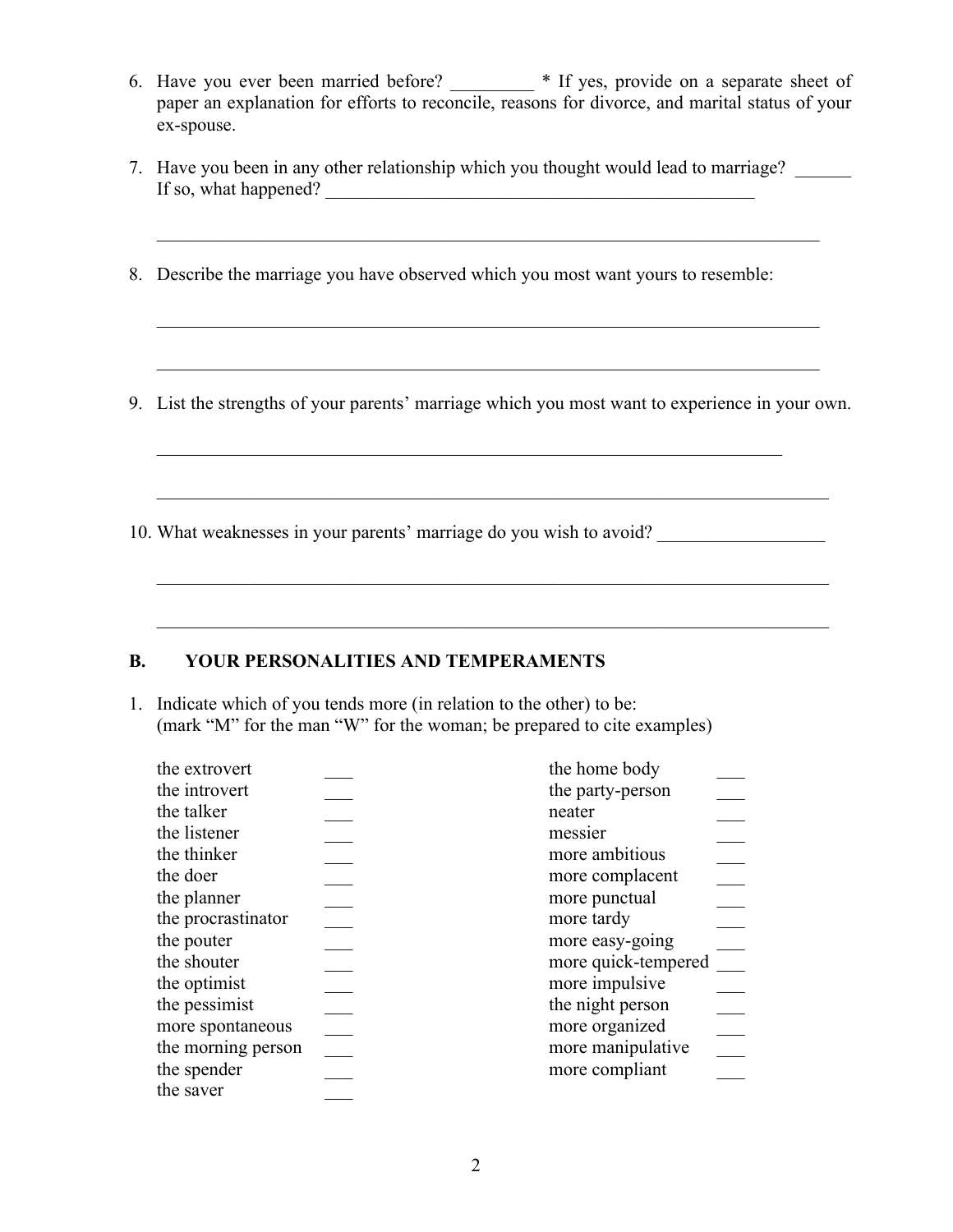2. On the lines below, indicate the relative levels of maturity which you think you and your fiancé(e) have reached respectively, as compared with your age group. (On each line place an **"M"** for the **man** and a **"W"** for the **woman** at the appropriate spot.)

|                                                          | Immature                                      |                |                                                                                                                                                                                                                                                                                             |                | Mature            |
|----------------------------------------------------------|-----------------------------------------------|----------------|---------------------------------------------------------------------------------------------------------------------------------------------------------------------------------------------------------------------------------------------------------------------------------------------|----------------|-------------------|
| emotionally<br>intellectually<br>socially<br>spiritually |                                               |                | <u> 1989 - Johann Stoff, amerikansk politiker (d. 1989)</u><br><u> 1989 - Johann Stoff, deutscher Stoffen und der Stoffen und der Stoffen und der Stoffen und der Stoffen und der</u><br>,我们也不能在这里的人,我们也不能在这里的人,我们也不能在这里的人,我们也不能在这里的人,我们也不能在这里的人,我们也不能在这里的人,我们也不能在这里的人,我们也<br>$\frac{2}{3}$ |                |                   |
|                                                          |                                               |                | $\overline{3}$                                                                                                                                                                                                                                                                              | $\overline{4}$ | 5                 |
|                                                          |                                               |                | 3. In the same fashion, indicate how each of you tends to express the following feelings:                                                                                                                                                                                                   |                |                   |
|                                                          | Internalize                                   |                | Internalize, then verbalize                                                                                                                                                                                                                                                                 |                | Verbalize quickly |
| anger<br>frustration<br>guilt                            |                                               |                | <u> 1989 - Johann Stoff, amerikansk politiker (d. 1989)</u>                                                                                                                                                                                                                                 |                |                   |
| joy                                                      | 1                                             | $\overline{2}$ | $\frac{2}{3}$ $\frac{3}{4}$<br>$\overline{3}$                                                                                                                                                                                                                                               | $\overline{4}$ | 5                 |
|                                                          |                                               |                | 5. Which of your fiancé(e)'s traits, habits, or mannerisms do you at least occasionally find<br>irritating?                                                                                                                                                                                 |                |                   |
|                                                          | 6. Which traits does your fiance $(e)$ share: |                | $\text{fiance}(e)$ 's father                                                                                                                                                                                                                                                                |                |                   |
|                                                          |                                               |                | $\text{fiance}(e)$ 's mother $\_\_\_\_\_\_\_\_\_\_\_\$                                                                                                                                                                                                                                      |                |                   |
|                                                          |                                               |                | your father <u>superior and the set of the set of the set of the set of the set of the set of the set of the set of the set of the set of the set of the set of the set of the set of the set of the set of the set of the set o</u>                                                        |                |                   |
|                                                          |                                               |                |                                                                                                                                                                                                                                                                                             |                |                   |
|                                                          |                                               |                | 7. Which of the traits identified in #6 do to you tend to dislike?                                                                                                                                                                                                                          |                |                   |

 $\mathcal{L}_\mathcal{L} = \{ \mathcal{L}_\mathcal{L} = \{ \mathcal{L}_\mathcal{L} = \{ \mathcal{L}_\mathcal{L} = \{ \mathcal{L}_\mathcal{L} = \{ \mathcal{L}_\mathcal{L} = \{ \mathcal{L}_\mathcal{L} = \{ \mathcal{L}_\mathcal{L} = \{ \mathcal{L}_\mathcal{L} = \{ \mathcal{L}_\mathcal{L} = \{ \mathcal{L}_\mathcal{L} = \{ \mathcal{L}_\mathcal{L} = \{ \mathcal{L}_\mathcal{L} = \{ \mathcal{L}_\mathcal{L} = \{ \mathcal{L}_\mathcal{$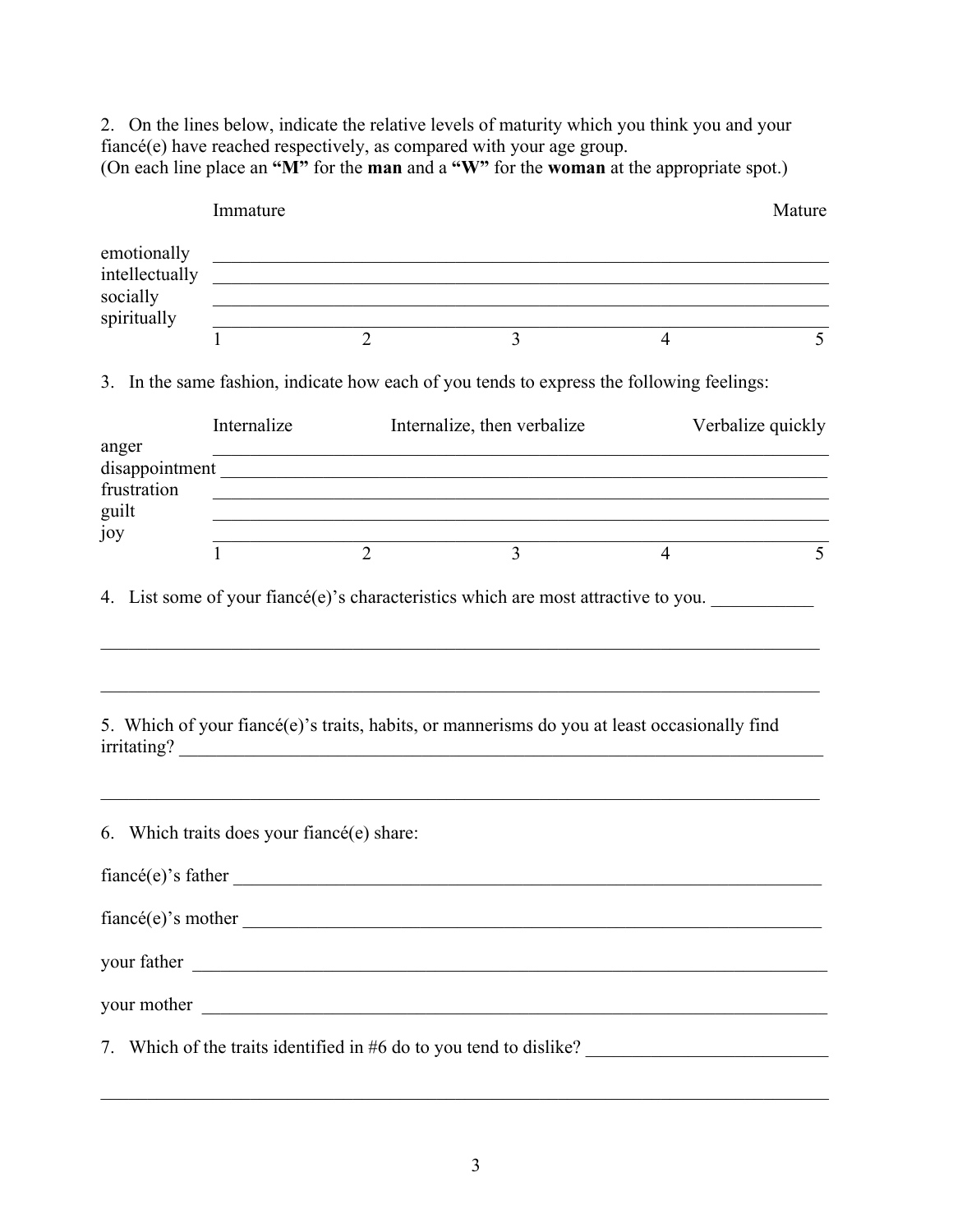8. In which areas would you like your fiancé(e) to help you improve yourself?

 $\mathcal{L}_\mathcal{L} = \{ \mathcal{L}_\mathcal{L} = \{ \mathcal{L}_\mathcal{L} = \{ \mathcal{L}_\mathcal{L} = \{ \mathcal{L}_\mathcal{L} = \{ \mathcal{L}_\mathcal{L} = \{ \mathcal{L}_\mathcal{L} = \{ \mathcal{L}_\mathcal{L} = \{ \mathcal{L}_\mathcal{L} = \{ \mathcal{L}_\mathcal{L} = \{ \mathcal{L}_\mathcal{L} = \{ \mathcal{L}_\mathcal{L} = \{ \mathcal{L}_\mathcal{L} = \{ \mathcal{L}_\mathcal{L} = \{ \mathcal{L}_\mathcal{$ 

 $\_$  , and the contribution of the contribution of the contribution of the contribution of  $\mathcal{L}_\text{max}$ 

 $\_$  , and the contribution of the contribution of the contribution of the contribution of  $\mathcal{L}_\text{max}$ 

\_\_\_\_\_\_\_\_\_\_\_\_\_\_\_\_\_\_\_\_\_\_\_\_\_\_\_\_\_\_\_\_\_\_\_\_\_\_\_\_\_\_\_\_\_\_\_\_\_\_\_\_\_\_\_\_\_\_\_\_\_\_\_\_\_\_\_\_\_\_\_\_\_\_\_\_\_\_

9. In which areas would you like to help your fiancé(e) improve? \_\_\_\_\_\_\_\_\_\_\_\_\_\_\_

## **C. YOUR RELATIONSHIP**

1. List the most significant interests you share in common.

2. Indicate the relative importance of the following aspects of your relationship as indicated by the time and attention devoted to each. (Mark with an "X" at the appropriate spot.)

 $\mathcal{L}_\mathcal{L} = \{ \mathcal{L}_\mathcal{L} = \{ \mathcal{L}_\mathcal{L} = \{ \mathcal{L}_\mathcal{L} = \{ \mathcal{L}_\mathcal{L} = \{ \mathcal{L}_\mathcal{L} = \{ \mathcal{L}_\mathcal{L} = \{ \mathcal{L}_\mathcal{L} = \{ \mathcal{L}_\mathcal{L} = \{ \mathcal{L}_\mathcal{L} = \{ \mathcal{L}_\mathcal{L} = \{ \mathcal{L}_\mathcal{L} = \{ \mathcal{L}_\mathcal{L} = \{ \mathcal{L}_\mathcal{L} = \{ \mathcal{L}_\mathcal{$ 

 $\mathcal{L}_\text{max}$  , and the set of the set of the set of the set of the set of the set of the set of the set of the set of

|                                                                                                                                                                                                                                         | Little                                                                                                                                                                                                                                                                                                                                                                                                    | Much |
|-----------------------------------------------------------------------------------------------------------------------------------------------------------------------------------------------------------------------------------------|-----------------------------------------------------------------------------------------------------------------------------------------------------------------------------------------------------------------------------------------------------------------------------------------------------------------------------------------------------------------------------------------------------------|------|
| <b>practical</b> (doing things together)<br>intellectual (discussing thoughts, ideas)<br>physical (discussing, engaging in sexual activity)<br>emotional (dealing with feelings)<br>spiritual (Bible reading, prayer, discussing faith) | <u> 1989 - Johann John Stone, markin sanat menganakan pada pada 1980 - Johann Stone, menganakan pada pada pada pada</u><br><u> 1989 - Johann John Stein, mars an deus Amerikaansk kommunister (</u><br><u> 1989 - Andrea Albert III, martin amerikan basal dan berasal dalam basal dalam basal dalam basal dalam basal da</u><br><u> 1989 - Johann John Stein, mars an deus Amerikaansk kommunister (</u> |      |
| 3. Is the time you spend with your other close friends usually with _____, or without ______ your<br>fiancé(e) also present?                                                                                                            |                                                                                                                                                                                                                                                                                                                                                                                                           |      |
| 4. What are your reading preferences?                                                                                                                                                                                                   |                                                                                                                                                                                                                                                                                                                                                                                                           |      |
| Your fiancé(e)'s reading preferences?                                                                                                                                                                                                   |                                                                                                                                                                                                                                                                                                                                                                                                           |      |
| 5. Which books on marriage have you read?                                                                                                                                                                                               |                                                                                                                                                                                                                                                                                                                                                                                                           |      |
|                                                                                                                                                                                                                                         |                                                                                                                                                                                                                                                                                                                                                                                                           |      |
| 6. What are some of the relational strengths which you can bring to the marriage?                                                                                                                                                       |                                                                                                                                                                                                                                                                                                                                                                                                           |      |
|                                                                                                                                                                                                                                         |                                                                                                                                                                                                                                                                                                                                                                                                           |      |

 $\_$  , and the contribution of the contribution of the contribution of the contribution of  $\mathcal{L}_\text{max}$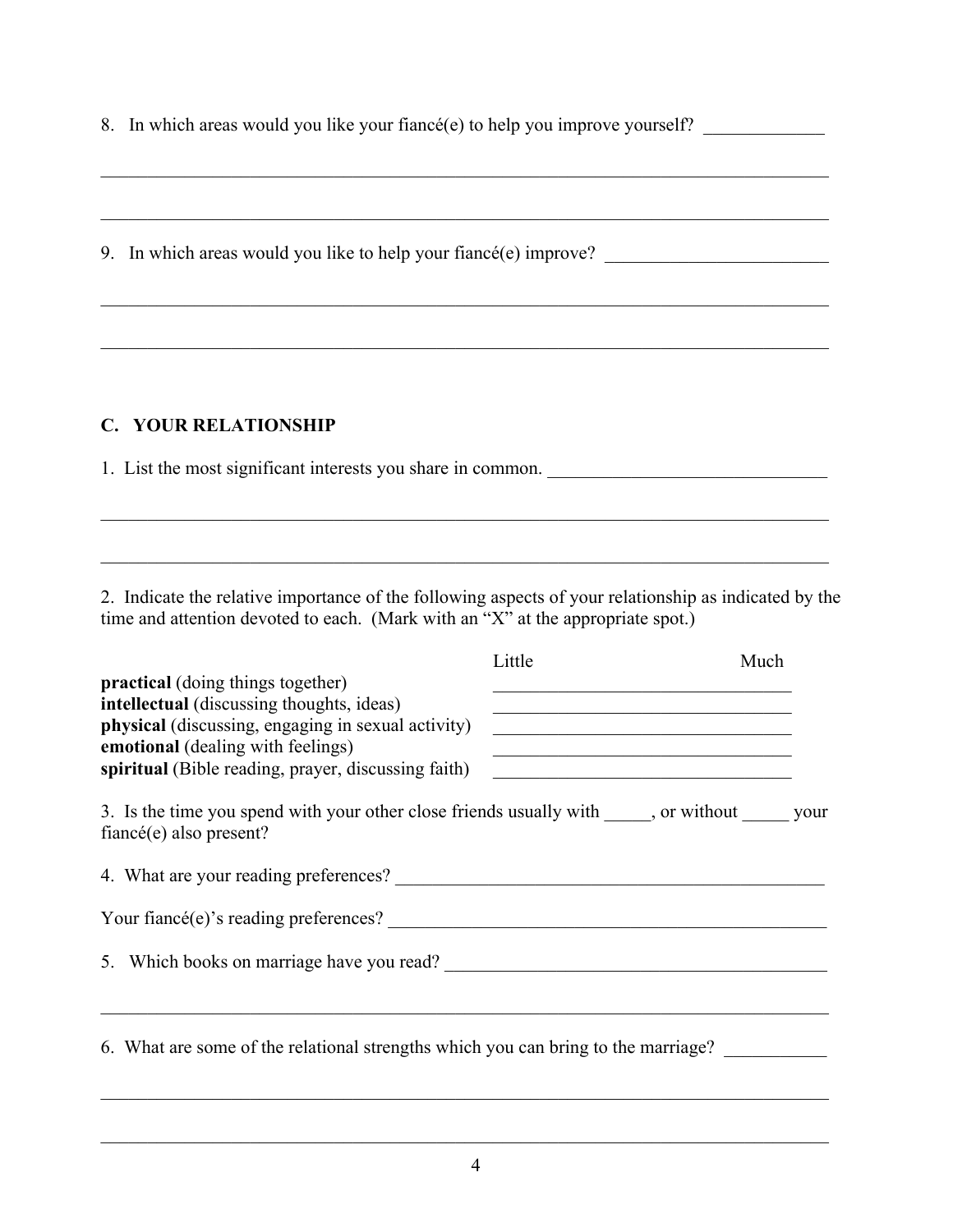7. What do you consider to be your weaknesses as a prospective marriage partner?

| 8. State honestly any fears, concerns, or apprehensions you feel about your anticipated marriage.<br>,我们也不能在这里的人,我们也不能在这里的人,我们也不能在这里的人,我们也不能在这里的人,我们也不能在这里的人,我们也不能在这里的人,我们也不能在这里的人,我们也 |
|----------------------------------------------------------------------------------------------------------------------------------------------------------------------------------------|
|                                                                                                                                                                                        |
| 9. How do you intend to deal with these concerns? ______________________________                                                                                                       |
|                                                                                                                                                                                        |
| 10. What are some matters about which the two of you have different opinions?<br>,我们也不能在这里的人,我们也不能在这里的人,我们也不能不能在这里的人,我们也不能不能不能不能不能不能不能不能。""我们,我们也不能不能不能不能不能不能不能不能                      |
|                                                                                                                                                                                        |
| 11. How do you feel about arguing with him/her? Enjoyable __; unpleasant __;<br>$\text{destructive}$ (other)                                                                           |
| 12. Do you sometimes feel guilty about the sexual involvement you have had with                                                                                                        |
| <b>D. YOUR FAITH</b>                                                                                                                                                                   |
| 1. Describe your relationship with God.                                                                                                                                                |
|                                                                                                                                                                                        |
|                                                                                                                                                                                        |
|                                                                                                                                                                                        |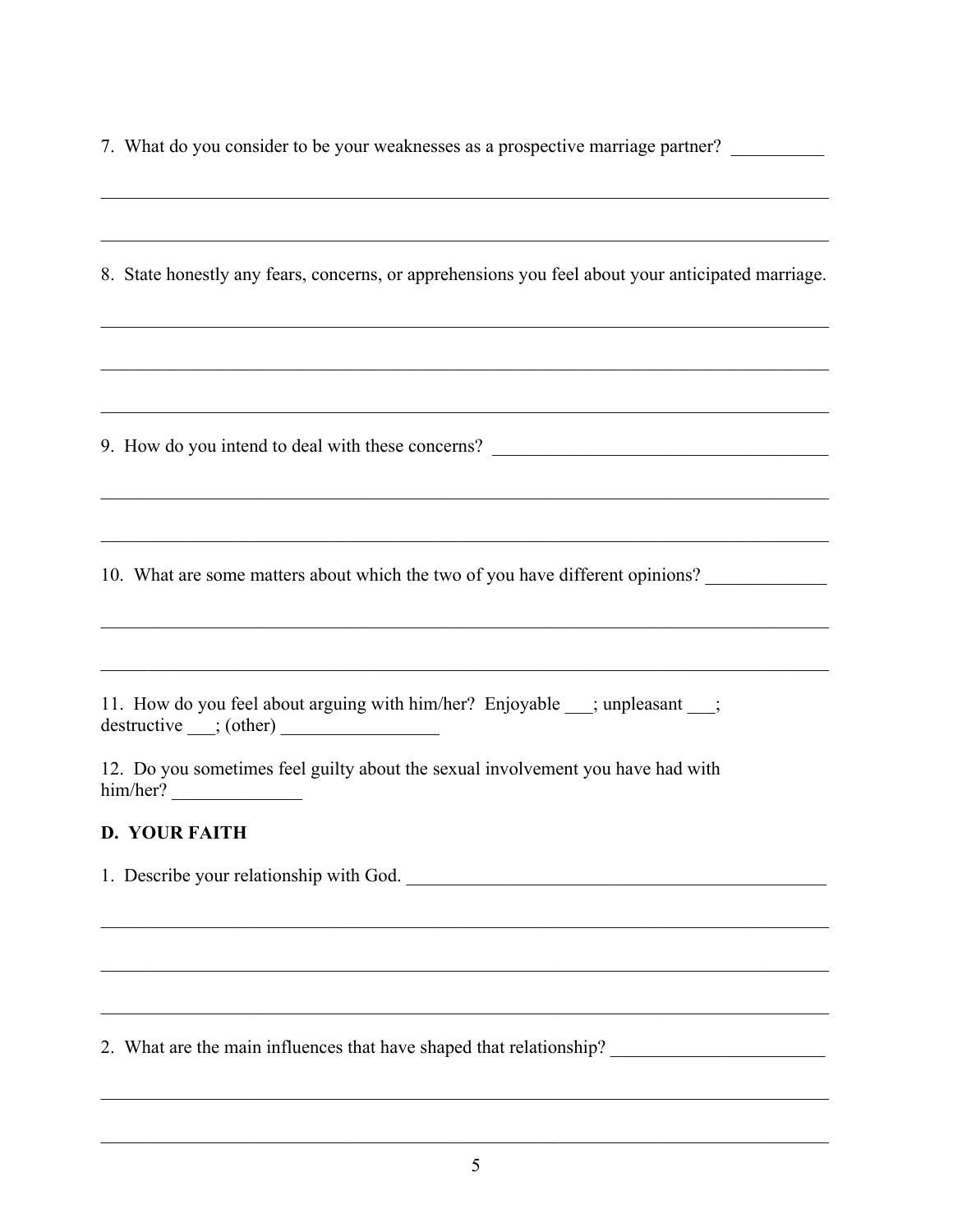3. How does your expression of faith differ from that of your fiance  $(e)$ ?

 $\mathcal{L}_\mathcal{L} = \{ \mathcal{L}_\mathcal{L} = \{ \mathcal{L}_\mathcal{L} = \{ \mathcal{L}_\mathcal{L} = \{ \mathcal{L}_\mathcal{L} = \{ \mathcal{L}_\mathcal{L} = \{ \mathcal{L}_\mathcal{L} = \{ \mathcal{L}_\mathcal{L} = \{ \mathcal{L}_\mathcal{L} = \{ \mathcal{L}_\mathcal{L} = \{ \mathcal{L}_\mathcal{L} = \{ \mathcal{L}_\mathcal{L} = \{ \mathcal{L}_\mathcal{L} = \{ \mathcal{L}_\mathcal{L} = \{ \mathcal{L}_\mathcal{$ 

 $\_$  , and the contribution of the contribution of the contribution of the contribution of  $\mathcal{L}_\text{max}$ 

 $\_$  , and the contribution of the contribution of the contribution of the contribution of  $\mathcal{L}_\text{max}$ 

 $\_$  , and the contribution of the contribution of the contribution of the contribution of  $\mathcal{L}_\text{max}$ 

 $\mathcal{L}_\mathcal{L} = \{ \mathcal{L}_\mathcal{L} = \{ \mathcal{L}_\mathcal{L} = \{ \mathcal{L}_\mathcal{L} = \{ \mathcal{L}_\mathcal{L} = \{ \mathcal{L}_\mathcal{L} = \{ \mathcal{L}_\mathcal{L} = \{ \mathcal{L}_\mathcal{L} = \{ \mathcal{L}_\mathcal{L} = \{ \mathcal{L}_\mathcal{L} = \{ \mathcal{L}_\mathcal{L} = \{ \mathcal{L}_\mathcal{L} = \{ \mathcal{L}_\mathcal{L} = \{ \mathcal{L}_\mathcal{L} = \{ \mathcal{L}_\mathcal{$ 

\_\_\_\_\_\_\_\_\_\_\_\_\_\_\_\_\_\_\_\_\_\_\_\_\_\_\_\_\_\_\_\_\_\_\_\_\_\_\_\_\_\_\_\_\_\_\_\_\_\_\_\_\_\_\_\_\_\_\_\_\_\_\_\_\_\_\_\_\_\_\_\_\_\_\_\_\_\_

 $\mathcal{L}_\mathcal{L} = \{ \mathcal{L}_\mathcal{L} = \{ \mathcal{L}_\mathcal{L} = \{ \mathcal{L}_\mathcal{L} = \{ \mathcal{L}_\mathcal{L} = \{ \mathcal{L}_\mathcal{L} = \{ \mathcal{L}_\mathcal{L} = \{ \mathcal{L}_\mathcal{L} = \{ \mathcal{L}_\mathcal{L} = \{ \mathcal{L}_\mathcal{L} = \{ \mathcal{L}_\mathcal{L} = \{ \mathcal{L}_\mathcal{L} = \{ \mathcal{L}_\mathcal{L} = \{ \mathcal{L}_\mathcal{L} = \{ \mathcal{L}_\mathcal{$ 

 $\mathcal{L}_\mathcal{L} = \{ \mathcal{L}_\mathcal{L} = \{ \mathcal{L}_\mathcal{L} = \{ \mathcal{L}_\mathcal{L} = \{ \mathcal{L}_\mathcal{L} = \{ \mathcal{L}_\mathcal{L} = \{ \mathcal{L}_\mathcal{L} = \{ \mathcal{L}_\mathcal{L} = \{ \mathcal{L}_\mathcal{L} = \{ \mathcal{L}_\mathcal{L} = \{ \mathcal{L}_\mathcal{L} = \{ \mathcal{L}_\mathcal{L} = \{ \mathcal{L}_\mathcal{L} = \{ \mathcal{L}_\mathcal{L} = \{ \mathcal{L}_\mathcal{$ 

4. As you see it, how does a Christian marriage differ from any other?

5. How do you expect to cultivate your faith together after you are married?

6. What does the biblical phrase, "the husband is the head of his wife" mean to you?

## **E. YOUR FINANCES**

1. Indicate relative inclinations to spend money in the following areas: ("M" for man, "W" for woman at the appropriate spot)

| Least likely | Most likely |
|--------------|-------------|
|              |             |
|              |             |
|              |             |
|              |             |
|              |             |
|              |             |
|              |             |
|              |             |
|              |             |
|              |             |
|              |             |
|              |             |
|              |             |
|              |             |

In which of the areas above would you say that your fiance  $(e)$  might spend money frivolously?

 $\mathcal{L}_\mathcal{L} = \{ \mathcal{L}_\mathcal{L} = \{ \mathcal{L}_\mathcal{L} = \{ \mathcal{L}_\mathcal{L} = \{ \mathcal{L}_\mathcal{L} = \{ \mathcal{L}_\mathcal{L} = \{ \mathcal{L}_\mathcal{L} = \{ \mathcal{L}_\mathcal{L} = \{ \mathcal{L}_\mathcal{L} = \{ \mathcal{L}_\mathcal{L} = \{ \mathcal{L}_\mathcal{L} = \{ \mathcal{L}_\mathcal{L} = \{ \mathcal{L}_\mathcal{L} = \{ \mathcal{L}_\mathcal{L} = \{ \mathcal{L}_\mathcal{$ 

In which areas do you think he/she might be too frugal? \_\_\_\_\_\_\_\_\_\_\_\_\_\_\_\_\_\_\_\_\_\_\_\_\_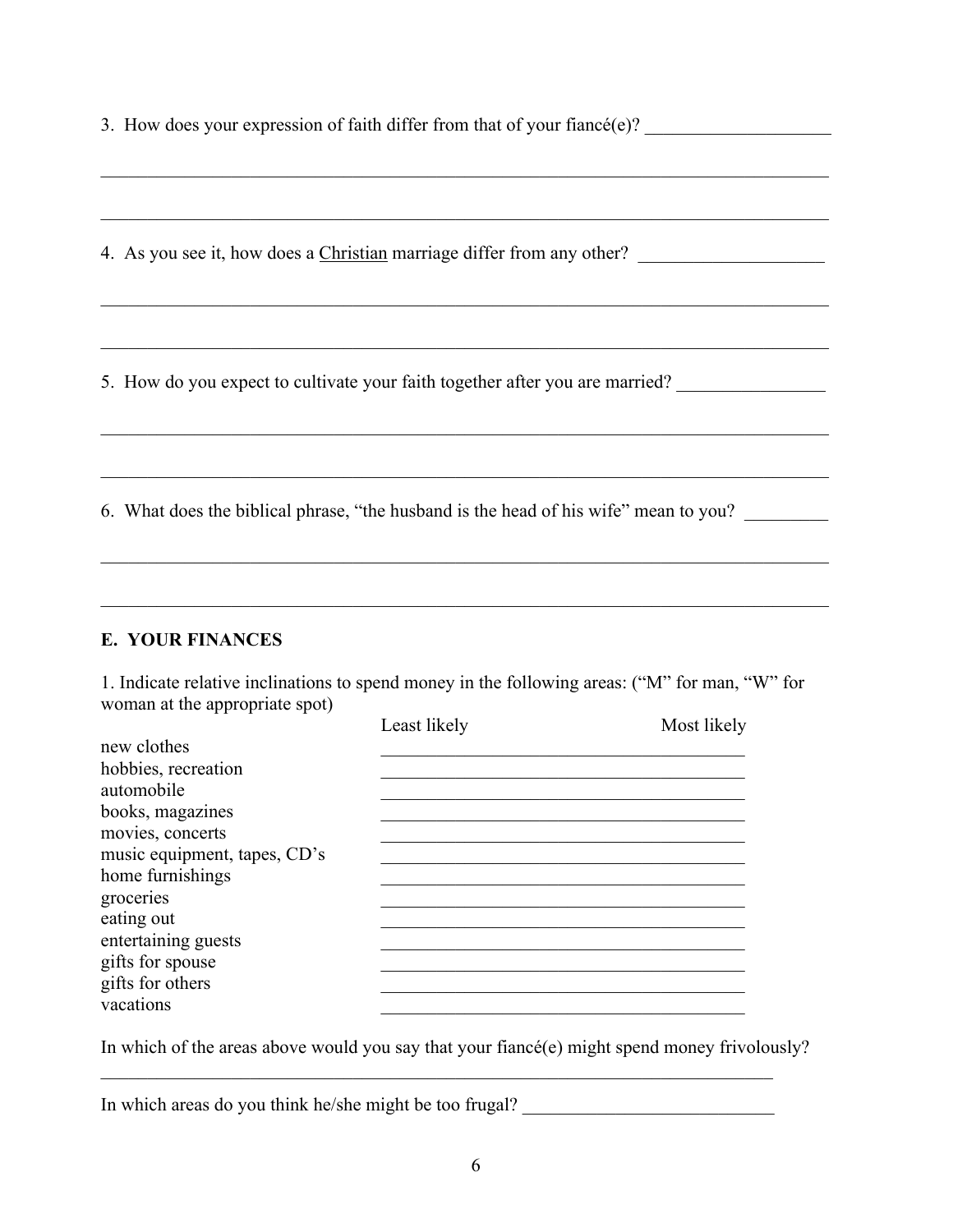| 2. For which do each of you tend to spend money more freely: experiences _______ or things<br>[20] (Indicate with "M" and "W")                                                                 |
|------------------------------------------------------------------------------------------------------------------------------------------------------------------------------------------------|
| 3. Which of you has had more experience in managing finances? __________________                                                                                                               |
|                                                                                                                                                                                                |
| 5. Do you have a tentative budget?                                                                                                                                                             |
| 6. Will the wife be employed after you are married? $\frac{1}{2}$ If so, are the reasons primarily financial or commitment to a career<br>financial _______, or commitment to a career _______ |
| <b>F. YOUR FUTURE</b>                                                                                                                                                                          |
| 1. If both plan careers, whose job determines where you will live?                                                                                                                             |
|                                                                                                                                                                                                |
| 3. What form of birth control do you expect to use?                                                                                                                                            |
| 4. If an "accidental" pregnancy occurred, would you consider an abortion? _______ Does your<br>fiancé(e) share your feelings about this?                                                       |
| 5. If you should be unable to have your own, would you adopt a child?                                                                                                                          |
| 6. What methods of discipline were most effective for you as a child?                                                                                                                          |
| 7. How would your discipline of your children differ from that which you received?                                                                                                             |
|                                                                                                                                                                                                |
| 8. What do you consider to be your primary responsibility for your spouse's growth and<br>development during the years of your marriage?                                                       |
|                                                                                                                                                                                                |
|                                                                                                                                                                                                |
| 9. What would you like for him/her to say in answer to the previous question?                                                                                                                  |